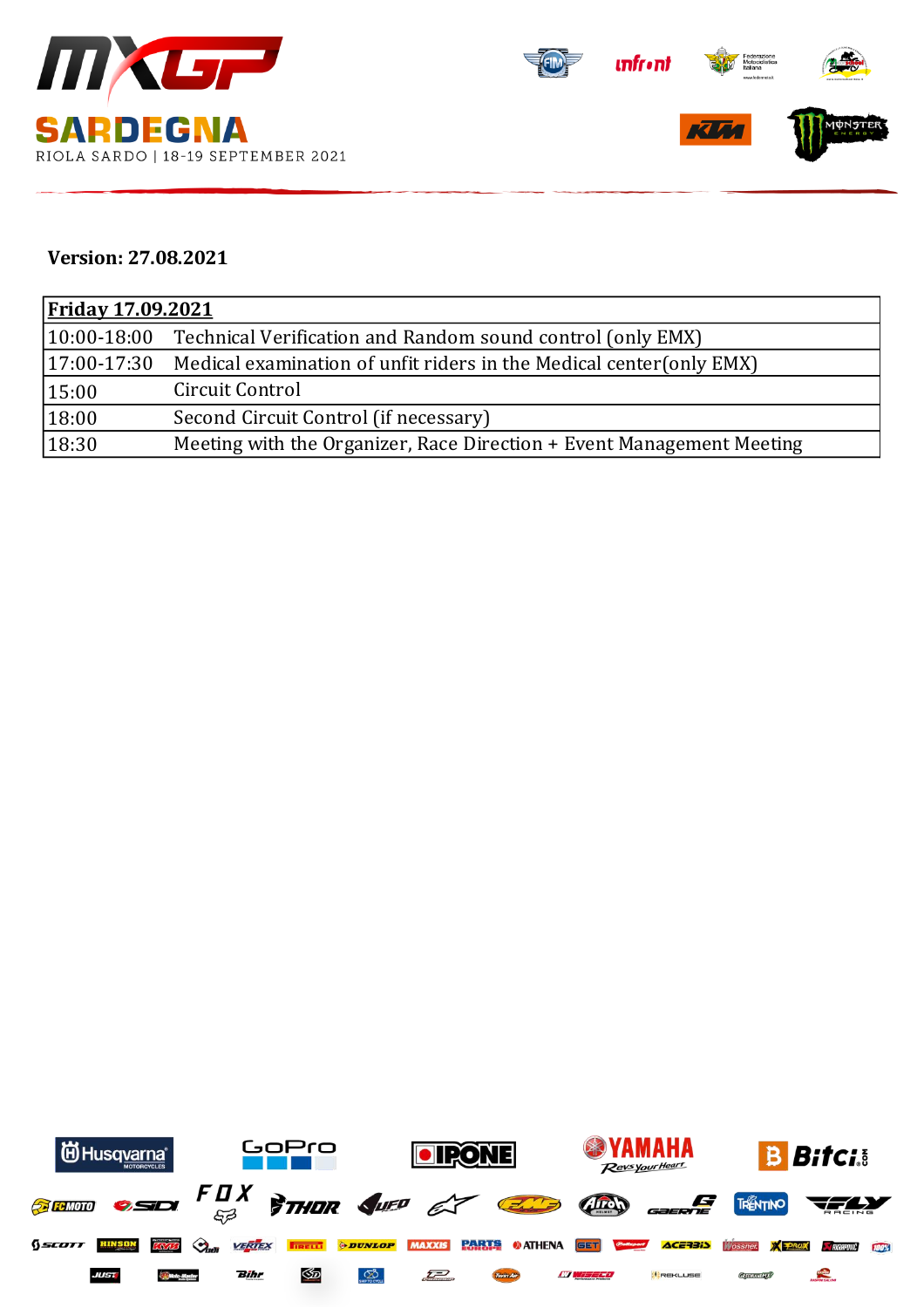



## **Version: 27.08.2021**

| Saturday 18.09.2021 |                                                                           |                                            |                                    |  |  |  |
|---------------------|---------------------------------------------------------------------------|--------------------------------------------|------------------------------------|--|--|--|
| 09:40               | Start gate demonstration                                                  |                                            |                                    |  |  |  |
| 09:50               | EMX65                                                                     | Free practice                              | 20 mins                            |  |  |  |
| 10:20               | EMX85                                                                     | Free practice                              | 20 mins                            |  |  |  |
| 10:50               | EMX65                                                                     | Time practice                              | 25 min                             |  |  |  |
|                     |                                                                           | Start test session                         | 5 mins                             |  |  |  |
| 11:30               | EMX85                                                                     | Time practice                              | $25$ min                           |  |  |  |
|                     |                                                                           | <b>Start test session</b>                  | 5 mins                             |  |  |  |
|                     |                                                                           |                                            |                                    |  |  |  |
| 13:00               | EMX65                                                                     | Motorcycles in waiting zone - sighting lap |                                    |  |  |  |
| 13:10               |                                                                           | Race 1                                     | $12 \text{ mins} + 2 \text{ laps}$ |  |  |  |
| 13:40               | EMX85                                                                     | Motorcycles in waiting zone - sighting lap |                                    |  |  |  |
| 13:50               |                                                                           | Race 1                                     | $20 \text{ mins} + 2 \text{ laps}$ |  |  |  |
| 15:00               | EMX65                                                                     | Motorcycles in waiting zone - sighting lap |                                    |  |  |  |
| 15:10               |                                                                           | Race 2                                     | $12 \text{ mins} + 2 \text{ laps}$ |  |  |  |
| 15:45               | EMX85                                                                     | Motorcycles in waiting zone - sighting lap |                                    |  |  |  |
| 15:55               |                                                                           | Race 2                                     | $20 \text{ mins} + 2 \text{ laps}$ |  |  |  |
|                     |                                                                           |                                            |                                    |  |  |  |
|                     | Onboard Camera                                                            |                                            |                                    |  |  |  |
|                     |                                                                           |                                            |                                    |  |  |  |
| 11:00-14:00         | Administrative control (only MXGP/MX2)                                    |                                            |                                    |  |  |  |
| 12:00-16:00         | Technical Verification and Random sound control (only MXGP/MX2)           |                                            |                                    |  |  |  |
| 17:00-17:30         | Medical examination of unfit riders in the Medical center (only MXGP/MX2) |                                            |                                    |  |  |  |
| 17:00               | Beginning of track walk (only MXGP/MX2)                                   |                                            |                                    |  |  |  |
| 17:45               | Meeting of the Race Direction / Event Management                          |                                            |                                    |  |  |  |